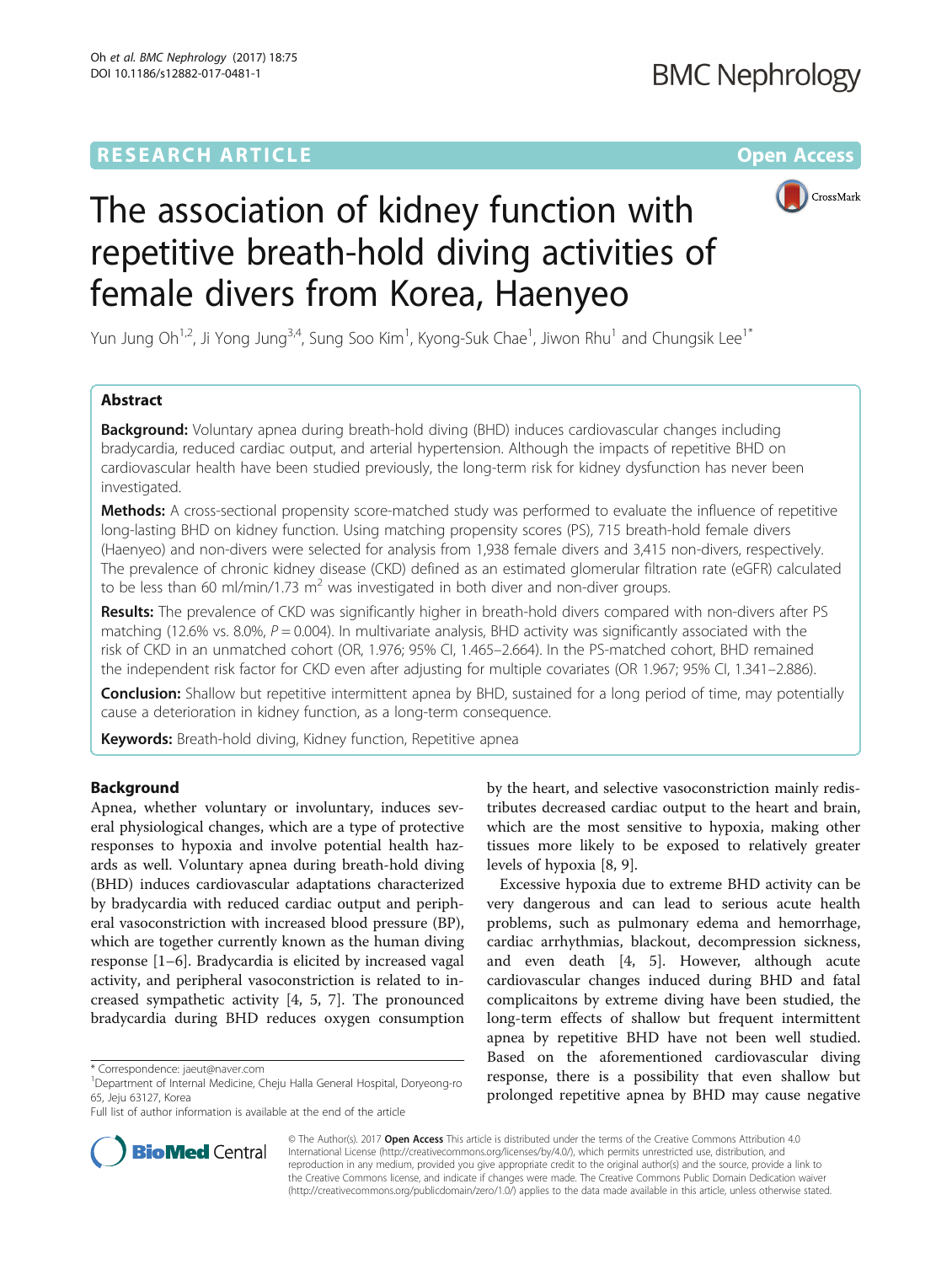health consequences such as cardiovascular, respiratory, and cerebrovascular disease. Obstructive sleep apnea (OSA) is a condition in which breathing stops involuntarily for a short time during sleep, has something in common with BHD in terms of the repeated exposure to intermittent apnea-induced hypoxia, even though it's pathophysiology is different from what of BHD. The cardiovascular complications of OSA were shown in previous studies [\[10](#page-6-0)–[13\]](#page-6-0) and the chronic intermittent hypoxia was suggested as one of the mechanisms responsible for sympathetic activation and increased cardiovascular morbidity in OSA [[10, 14, 15\]](#page-6-0). Therefore, the notion that breath-hold divers are exposed to chronic intermittent hypoxia, similar circumstance to patients with OSA, may raise a possibility that BHD may potentially predispose breath-hold divers to long-term health risks by exposing them to chronic frequent hypoxic conditions. Furthermore, as kidney function and cardiovascular disease are closely associated [[16](#page-6-0)–[18](#page-6-0)] and BHD induces cardiovascular changes, we hypothesize that renal impairment may be one of the potential longterm health risks of repetitive BHD.

Korean female divers, called Haenyeo, are professional breath-hold divers who have traditionally harvested marine products on Jeju island. They are engaged in daily shallow short dives down to an average of 5–10 m of sea water, holding their breath for an average 30 s [[19](#page-6-0), [20](#page-6-0)]. These Korean female divers have kept their diving regimen for more than 2000 years [[4, 5, 19\]](#page-6-0). These female divers belong to the Haenyeo Union, which is attached to the Fishery Cooperative Union, and work in accordance with the laws and regulations of the association. According to a report by the Union, approximately 9,900 female divers are current members, and approximately 4,600 women are at present engaged in diving work with an average career of 40 to 50 years. Therefore, they are relevant subjects for evaluating the long-term consequences of frequent BHD on kidney function. We aimed to evaluate the effects of repeated, voluntary, and longlasting intermittent apnea on kidney function in the population of Korean female breath-hold divers.

# Methods

#### Ethics approval and consent to participate

The present study was approved by the institutional review board (IRB) of Cheju Halla General Hospital (2013-M05) and performed in accordance with the principle of Helsinki Declaration. This work was a cross sectional and non-interventional study, therefore written informed consent was waived after approval of the IRB.

#### Study population

This study was a cross-sectional propensity score (PS) matched study to investigate the effect of repeated voluntary BHD on kidney function. We conducted this study using data collected from diving women (Haenyeo) and non-diving women who were the inhabitants of Juju island and visited Cheju Halla General Hospital (Jeju, Korea) for health check-ups. For the study, diving and non-diving women who presented to Cheju Halla General Hospital between November 2007 and December 2012 were screened and whether the woman was a diver (Haenyeo) or not was distinguished by presence of registered Haenyeo membership number issued by the governor of Jeju province. In cases where the subject had taken checkup repeatedly for the period, only the first visit data were included. Initially, we recruited 3,679 women divers and 4,237 non-divers, who were aged  $\ge$ 20 years old and underwent voluntary health screenings. From that group, we excluded 1,682 subjects with missing serum creatinine data and 881 subjects who had insufficient information about co-morbidities or comparable laboratory data apart from their serum creatinine levels. A total of 5,353 participants, who were composed of 1,938 female divers and 3,415 non-divers, were included in the final analysis.

### Study variables

Demographic and clinical data were obtained from a review of medical records. We obtained demographic data, including age, sex, and medication history. Information about medical co-morbidities such as diabetes, hypertension, and cardiovascular disease was also collected. Cardiovascular disease included coronary artery disease and cerebrovascular disease. Laboratory parameters included serum creatinine, hemoglobin, albumin, uric acid, total cholesterol, calcium, phosphorus, and alkaline phosphatase (ALP) levels. Measurement of serum creatinine was performed using the kinetic Jaffe method. The estimated glomerular filtration rate (eGFR) was calculated using the Chronic Kidney Disease Epidemiology Collaboration (CKD-EPI) [[21, 22\]](#page-6-0). CKD was defined as an eGFR that was less than 60 ml/min/1.73 m<sup>2</sup>.

# Statistical analysis

Because there were substantial differences in baseline characteristics between the diver and non-diver groups, we used PS matching to reduce potential confounding and selection biases and to achieve balance. The PS is the conditional probability of receiving a particular exposure (BHD activity) given a vector of baseline measured covariates [\[23](#page-6-0)–[25\]](#page-6-0). We estimated propensity scores for being a female diver (performing BHD activity) for all subjects using a non-parsimonious multivariate logistic model [\[26](#page-6-0), [27](#page-6-0)]. A multivariate logistic model was constructed to predict the probability of being a female diver given the following covariates: age, diabetes, hypertension, cardiovascular disease, hemoglobin, albumin, total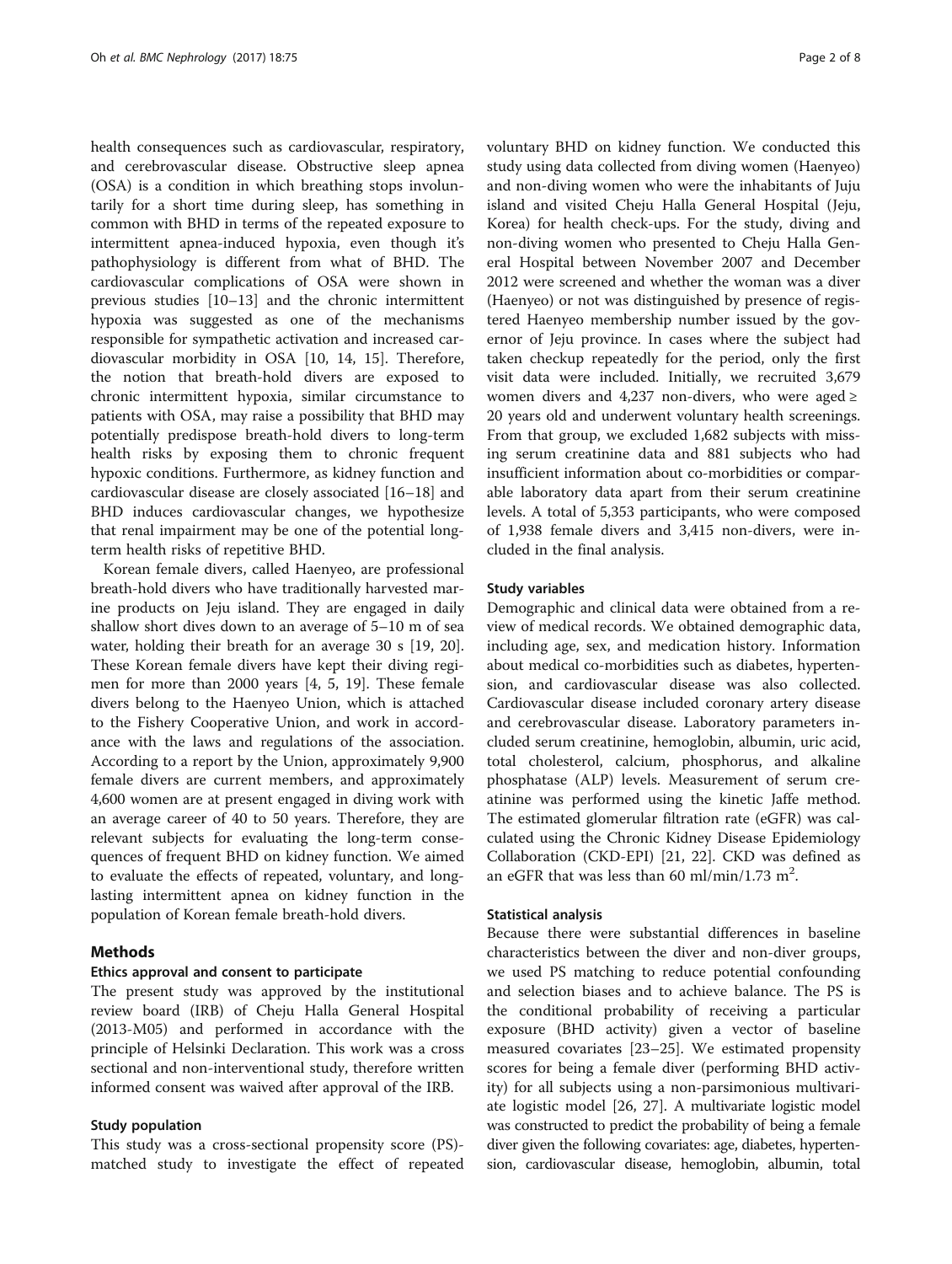cholesterol, uric acid, calcium, phosphorus, and ALP. Using these covariates, a PS was calculated for each individual. We then used the estimated PS to match 715 female divers with 715 non-divers at a ratio of 1:1 using the Greedy matching algorithm [[28](#page-6-0)]. The C-statistic for the logistic model was 0.936 according to the receiver operating curve, indicating a high degree of discrimination. Standardized differences were estimated before and after matching to assess the balance in baseline covariates between the two groups [[29](#page-7-0), [30](#page-7-0)]. After PS matching, standardized differences for a given covariate were reduced below 10%, indicating substantial improvement in the balance of covariates between the groups. For the matched cohort, paired comparisons were performed using a paired *t*-test and the McNemar test for continuous and categorical variables, respectively. We performed PS matching with the SAS software package (SAS Institute, version 9.3, Cary, NC).

Continuous variables are presented as the mean  $\pm$  SD and were compared using Student's t-test. Categorical variables are expressed as frequencies or percentages, and comparisons between groups were performed using the chi-squared test or Fisher's exact test, as appropriate. Multivariate logistic regression analysis was performed to identify the independent effect of BHD activity on the risk of CKD. Two-sided P values were reported, and statistical significance was defined as  $P < 0.05$ . All analyses were performed using SPSS Statistics software (version 21.0, Chicago, IL), except PS matching.

#### Results

A total of 7,916 women who had presented for health check-up were screened, and 5,353 women with sufficient available data were included in this study. Of the 5,353 women, 1,938 subjects were divers (Haenyeo), and the other 3,415 subjects were non-divers. Table 1 shows

the demographic and clinical characteristics of the study population. Prior to PS matching, there were considerable differences in baseline covariates between the female diver and non-diver groups. The mean age of female divers  $(67.2 \pm 9.3)$  was greater than that of nondivers  $(45.7 \pm 12.2)$ . The prevalence of hypertension and cardiovascular disease was higher in the diver group compared with non-diver women, but the prevalence of diabetes was not different between the groups. The female divers were more likely to have lower levels of hemoglobin and serum albumin than non-diver females. The levels of uric acid, total cholesterol, calcium, and ALP, were higher in the female-diver group compared with the non-diver group.

Using PS matching, 1,430 women with similar PS scores were identified and 715 women divers were successfully matched to non-divers, which was indicated by a standardized difference <10% between the two groups. After matching, there were no significant differences in covariates between the female divers and non-divers. However, CKD was significantly more prevalent in the female diver group compared with the non-diver group, even in the matched cohort  $(12.6\% \text{ vs. } 8.0\%, P = 0.004;$ Fig. [1](#page-3-0)). When kidney function was classified into three groups using categorized eGFR groups (eGFR  $\geq 60$  ml/ min/1.73 m<sup>2</sup>, 45 ml/min/1.73 m<sup>2</sup>  $\leq$  eGFR  $<$  60 ml/min/ 1.73 m<sup>2</sup>; early CKD, and eGFR < 45 ml/min/1.73 m<sup>2</sup>; late CKD), the proportions of early CKD as well as late CKD significantly increased in female divers compared with non-divers in the unmatched  $(P < 0.001)$  and matched cohort ( $P = 0.009$ ) (Additional file [1](#page-6-0): Figure S1).

We investigated whether BHD was significantly associated with the prevalence of CKD, using a logistic regression model. An unadjusted analysis revealed that in the female diver group, age, diabetes, hypertension,

Table 1 Clinical characteristics of study participants

|                           | Before Matching |                            |         |                          | After Propensity Matching |                              |       |                          |
|---------------------------|-----------------|----------------------------|---------|--------------------------|---------------------------|------------------------------|-------|--------------------------|
|                           |                 | Non-divers Female divers P |         | Standardized differences |                           | Non-divers Female divers $P$ |       | Standardized differences |
|                           | $(n = 3,415)$   | $(n=1,938)$                |         |                          | $(n = 715)$               | $(n = 715)$                  |       |                          |
| Age                       | $45.7 \pm 12.2$ | $67.2 \pm 9.3$             | < 0.001 | 2.646                    | $61.4 \pm 10.4$           | $60.9 \pm 8.7$               | 0.140 | 0.060                    |
| <b>Diabetes</b>           | 205 (6.0%)      | 140 (7.2%)                 | 0.080   | 0.048                    | 58 (8.1%)                 | 53 (7.4%)                    |       | 0.685 0.026              |
| Hypertension              | 43 (1.3%)       | 609 (31.4%)                | < 0.001 | 0.891                    | 39 (5.5%)                 | 53 (7.4%)                    | 0.109 | 0.077                    |
| Cardiovascular disease    | 89 (2.6%)       | 342 (17.6%)                | < 0.001 | 0.514                    | 45 (6.3%)                 | 45 (6.3%)                    | 1.000 | 0.000                    |
| Hemoglobin (g/dL)         | $12.9 \pm 1.1$  | $12.8 \pm 1.3$             | 0.024   | 0.030                    | $13.0 \pm 1.1$            | $13.0 \pm 1.2$               |       | 0.458 0.016              |
| Serum albumin (g/dL)      | $4.4 \pm 0.3$   | $4.2 \pm 0.4$              | < 0.001 | 0.159                    | $4.3 \pm 0.3$             | $4.3 \pm 0.3$                |       | 0.464 0.008              |
| ALP (IU/L)                | $64.8 \pm 20.9$ | $85.3 \pm 42.5$            | < 0.001 | 0.669                    | $78.5 \pm 24.1$           | $78.3 \pm 24.4$              |       | 0.844 0.013              |
| Uric acid (mg/dL)         | $4.7 \pm 1.0$   | $4.9 \pm 1.5$              | < 0.001 | 0.102                    | $4.8 \pm 1.2$             | $4.8 \pm 1.4$                |       | 0.729 0.012              |
| Total cholesterol (mg/dL) | $189 \pm 34$    | $196 \pm 40$               | < 0.001 | 0.269                    | $202 \pm 38$              | $200 \pm 37$                 |       | 0.275 0.076              |
| Calcium (mg/dL)           | $8.9 \pm 0.5$   | $9.0 \pm 0.6$              | < 0.001 | 0.029                    | $9.0 \pm 0.5$             | $9.0 \pm 0.6$                |       | 0.324 0.013              |
| Phosphorus (mg/dL)        | $3.7 \pm 0.5$   | $3.6 \pm 0.6$              | < 0.001 | 0.041                    | $3.7 \pm 0.5$             | $3.7 \pm 0.6$                | 0.930 | 0.002                    |

Continuous variables are expressed as the mean ± SD, and categorical variables are expressed as the number (percentage). Abbreviations: ALP alkaline phosphatase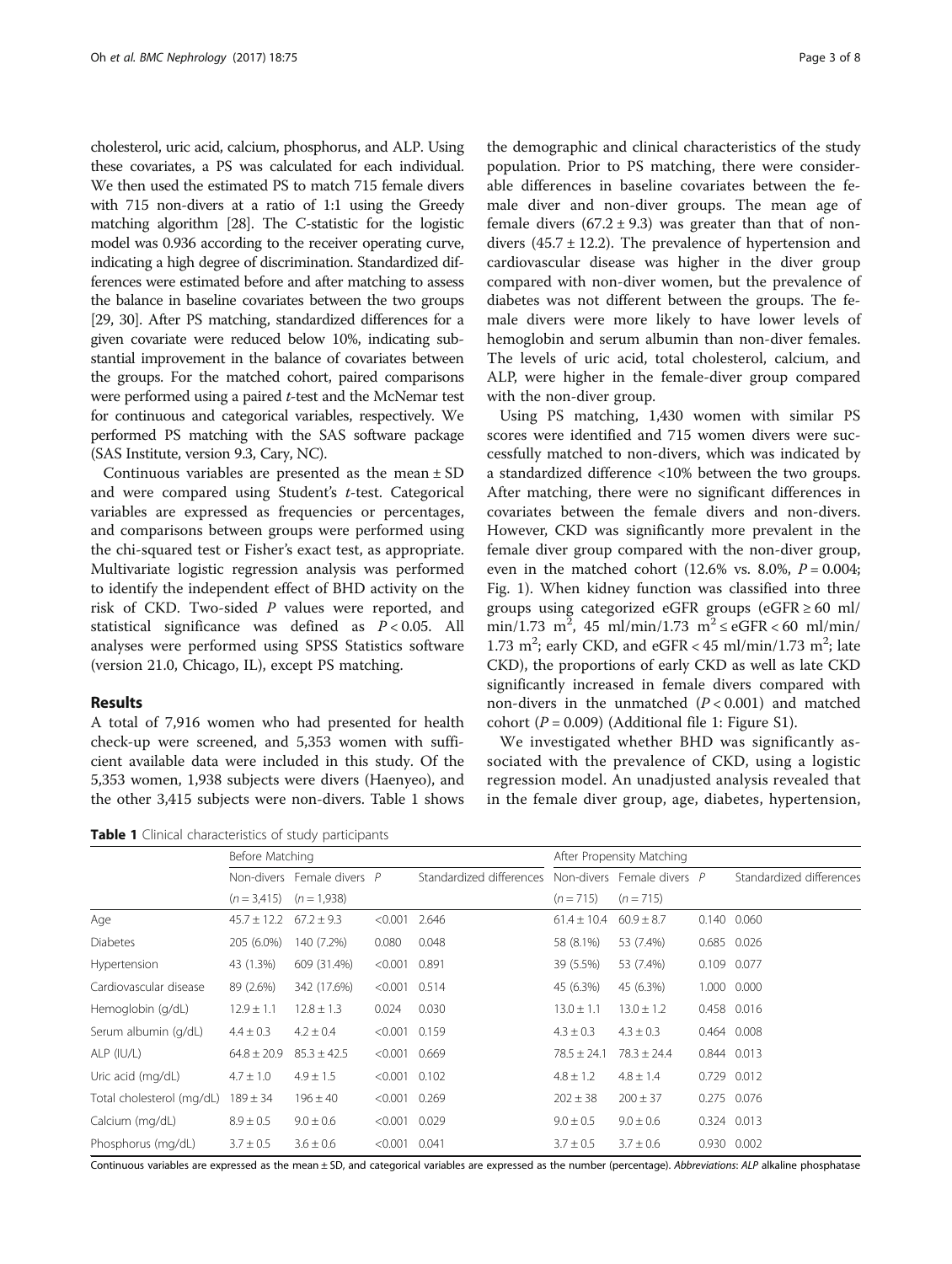

<span id="page-3-0"></span>

and cardiovascular disease were associated with a significant increase in CKD prevalence. The levels of serum albumin and hemoglobin showed an inverse relationship with the prevalence of CKD. After adjusting for multiple covariates, including age, diabetes, hypertension, cardiovascular disease, hemoglobin, serum albumin, and total cholesterol, BHD activity was significantly associated with the risk of CKD (Table 2). Female divers had a nearly 2-fold increased risk of CKD compared with non-diver women in the unmatched cohort (OR, 1.976; 95% CI, 1.465–2.664).

In the PS matched cohort, in which individuals of the diver and non-diver groups were balanced in all covariates, BHD activity remained an independent risk factor of CKD even after adjusting for multiple covariates (Table [3](#page-4-0)). The OR of female divers over non-divers was 1.967 (95% CI, 1.341–2.886). In addition, when we chose a

threshold of eGFR < 45 ml/min/1.73 m<sup>2</sup> to indicate more advanced CKD, the risk for the advanced CKD was also significantly increased in female divers than non-diver, in unmatched (OR, 3.478; 95% CI, 1.649–7.334;  $P = 0.001$ ) and matched cohort (OR, 3.600; 95% CI, 1.503–8.623; P = 0.004) (Additional file [2](#page-6-0): Table S1).

# **Discussion**

In the present study, conducted on a large number of breath-hold female divers (Haenyeo), we evaluated the health risk of repeated long-lasting BHD activities regarding kidney function. Using PS matching analysis, we found that the prevalence of CKD was significantly higher in breath-hold female divers compared with nondivers. This is the first report showing the association of repeated and long-lasting BHD activities with kidney function. Our result suggests that shallow but repetitive and long-lasting BHD activities have a negative effect on kidney function. Based on these results, we hypothesize that intermittent and repetitive apnea induced by BHD leads to renal impairment as a long-term consequence of persistent BHD activity.

The risks of extreme apnea due to deep BHD, including pulmonary edema and alveolar hemorrhage, blackout, decompression illness, and death, are well known through numerous previous reports. However, the potential risks of shallow but repetitive and long-lasting BHD still remain unknown. The main challenge of BHD is exposure to hypoxic condition and high gas pressure with potential toxic effects [[4\]](#page-6-0). To overcome these challenges, cardiovascular adaptations, including bradycardia, arterial hypertension, and redistribution of blood flow, heave been developed during breath-holding [\[1](#page-6-0)–[5](#page-6-0)]. However, despite the physiologic cardiovascular adaptation, there were some reports on the long-term sequelae of BHD, which damaged on neurologic, pulmonary, and cardiovascular system [\[31](#page-7-0)–[35](#page-7-0)]. Breath-hold divers are exposed to chronic intermittent hypoxia induced by voluntary apnea, while patients with OSA also encounter

**Table 2** Risk factors for CKD on multivariable logistic regression analysis in the unmatched cohort

|                           | Unadjusted OR (95% CI)    | P       | Adjusted <sup>a</sup> OR (95% CI) | Р       |
|---------------------------|---------------------------|---------|-----------------------------------|---------|
| Female diver              | 12.221 (9.583-15.586)     | < 0.001 | 1.976 (1.465-2.664)               | < 0.001 |
| Age                       | $1.144(1.131 - 1.157)$    | < 0.001 | $1.129(1.115 - 1.143)$            | < 0.001 |
| <b>Diabetes</b>           | 2.517 (1.903-3.328)       | < 0.001 | 1.586 (1.129–2.227)               | 0.008   |
| Hypertension              | 5.503 (4.500-6.730)       | < 0.001 | 1.601 (1.233-2.080)               | < 0.001 |
| Cardiovascular disease    | 3.728 (2.938-4.729)       | < 0.001 | $0.937(0.698 - 1.258)$            | 0.665   |
| Hemoglobin (g/dL)         | $0.883$ $(0.822 - 0.948)$ | 0.001   | $0.945(0.867 - 1.030)$            | 0.201   |
| Serum albumin (g/dL)      | $0.230(0.182 - 0.291)$    | < 0.001 | 1.143 (0.847-1.541)               | 0.382   |
| Total cholesterol (mg/dL) | 1.005 (1.003-1.008)       | < 0.001 | 1.003 (1.000-1.005)               | 0.069   |

CKD was defined as an estimated glomerular filtration rate < 60 ml/min/1.73 m2

Abbreviation: OR odd ratio, CKD chronic kidney disease

aAdjusted for age, diabetes, hypertension, cardiovascular disease, hemoglobin, albumin, total cholesterol, and breath-holding diving activity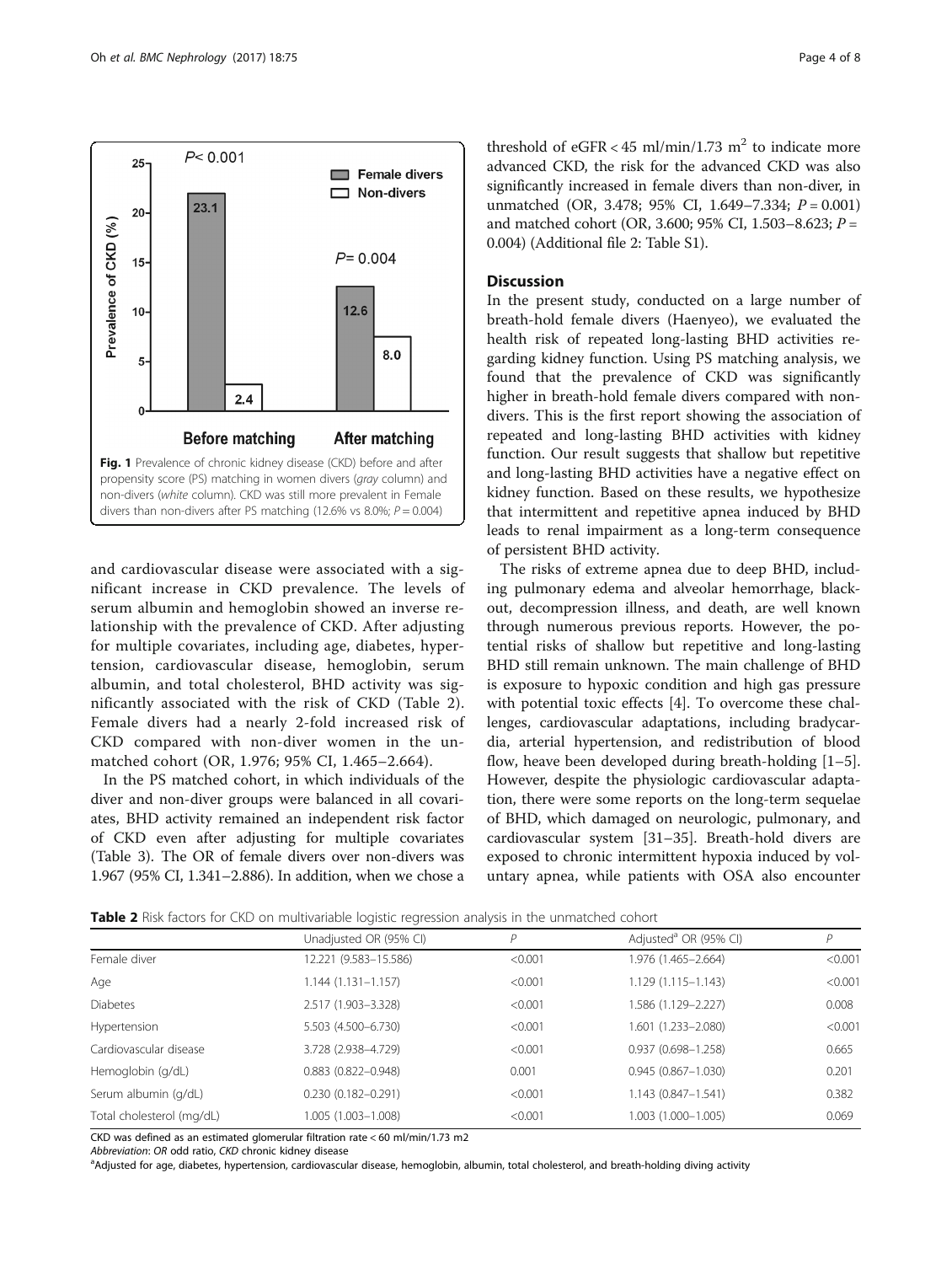<span id="page-4-0"></span>Table 3 Risk factors for CKD on multivariable logistic regression analysis in the matched cohort

|                           | Unadjusted OR (95% CI) | D       | Adjusted <sup>a</sup> OR (95% CI) | P       |
|---------------------------|------------------------|---------|-----------------------------------|---------|
| Female divers             | .662 (1.172-2.357)     | 0.004   | 1.967 (1.341-2.886)               | 0.001   |
| Age                       | 1.120 (1.097-1.145)    | < 0.001 | 1.125 (1.099-1.151)               | < 0.001 |
| <b>Diabetes</b>           | 3.402 (2.131-5.432)    | < 0.001 | 1.800 (0.978-3.313)               | 0.059   |
| Hypertension              | 2.649 (1.562-4.491)    | < 0.001 | 2.418 (1.227-4.766)               | 0.011   |
| Cardiovascular disease    | 1.373 (0.729-2.587)    | 0.326   | $0.598(0.287 - 1.251)$            | 0.173   |
| Hemoglobin (g/dL)         | $0.913(0.786 - 1.061)$ | 0.236   | $0.931(0.776 - 1.117)$            | 0.439   |
| Serum albumin (g/dL)      | $0.618(0.356 - 1.074)$ | 0.618   | $0.818(0.434 - 1.541)$            | 0.533   |
| Total cholesterol (mg/dL) | 0.003 (0.999-1.007)    | 0.183   | 1.005 (1.000-1.010)               | 0.050   |

CKD was defined as an estimated glomerular filtration rate < 60 ml/min/1.73 m2

Abbreviation: OR odd ratio, CKD chronic kidney disease

aAdjusted for age, diabetes, hypertension, cardiovascular disease, hemoglobin, albumin, total cholesterol, and breath-holding diving activity

intermittent hypoxia by involuntary apnea. Numerous studies regarding OSA suggested that chronic intermittent hypoxia caused chronic sympathetic activation, which eventually led to increase of cardiovascular complications [[10](#page-6-0), [11](#page-6-0), [14, 15](#page-6-0)]. Therefore, even though the BHD and OSA have different pathophysiology, we may assume that the chronic intermittent hypoxia occurred during BHD also induce the similar subsequent process such as increased sympathetic outflow and resultant cardiovascular complications. In another words, BHD activities for a long-time may potentially make divers prone to the development of cardiovascular and autonomic changes similar to OSA patients. Indeed, peripheral vasoconstriction with increased blood pressure has been demonstrated in both breath-hold divers and OSA patients during apnea, which is associated with increased sympathetic discharge. Most previous studies regarding the health risks of BHD focused on neurological and cardiovascular disease [[31, 32, 34](#page-7-0)–[36\]](#page-7-0). The long-term effect of BHD on kidney function has not been previously investigated. However, considering the argument that the cardiovascular system and kidney function are known to be strongly linked to each other and that the relationship between them is assumed to be bidirectional [[16](#page-6-0)–[18](#page-6-0)], we hypothesize that long-term repeated cardiovascular changes by BHD ultimately influence renal function. This is the only work that has demonstrated that longlasting repetitive BHD is associated with an increased prevalence of CKD.

Despite the similarities of exposure to intermittent apneic episodes and hypoxia between BHD and OSA patients, there have been conflicting data on the possibility that BHD activities lead to OSA-like cardiovascular complications. One study showed echocardiographic changes indicative of subendocardial ischemia through diving [\[37](#page-7-0)], and Scherhag et al. suggested a chronic cardiopulmonary risk of regular BHD based on the early signs of functional cardiopulmonary abnormalities in competitive breath-hold divers [[38](#page-7-0)]. In contrast, another study showed cardiovascular reactivity to intermittent hypoxemia was unimpaired in breath-hold divers, unlike patient with OSA [\[39](#page-7-0)], and that repeated episodes of hypoxemia induced by BHD did not increase resting sympathetic activity or blood pressure [[40\]](#page-7-0). However, prior studies relevant to BHD were mostly conducted in young and healthy divers, whereas OSA patients are likely to be adults over middle aged with multiple comorbidities. Therefore, in addition to the essential different pathophysiology between BHD and OSA, these differences in demographic and clinical characteristics may contribute to the discrepancy of results between these groups. Furthermore, because many previous studies were performed in young divers without long histories of BHD, they could not properly evaluate the long-term health risks of BHD. The present study was mainly conducted in older women who had been exposed to repeated intermittent apnea for considerable periods of time and thus could properly evaluate the long-term consequences of BHD regarding kidney function.

The exact mechanism of long-lasting repetitive BHD activities on kidney function is not fully known. The present study was designed as a cross-sectional research study, and thus, it was unable to establish a mechanism that explains the observed association between kidney function and BHD activities. To our knowledge, this work was the first attempt to investigate kidney function in breath-hold divers. However, cardiovascular changes that develop during BHD may provide a clue to determine the potential mechanism. BHD induced peripheral vasoconstriction with increasing sympathetic activity, which is connected to transient elevation of blood pressure. Thus, we assume that sustained repetitive intermittent hypoxic apnea by long-term BHD may lead to chronic sympathetic activation and hypertension in divers, and hypertension is known as a risk factor for the progression of renal disease. Similarly, in a study of patients with OSA, repetitive intermittent hypoxia during sleep contributed to the sympathetic activation and the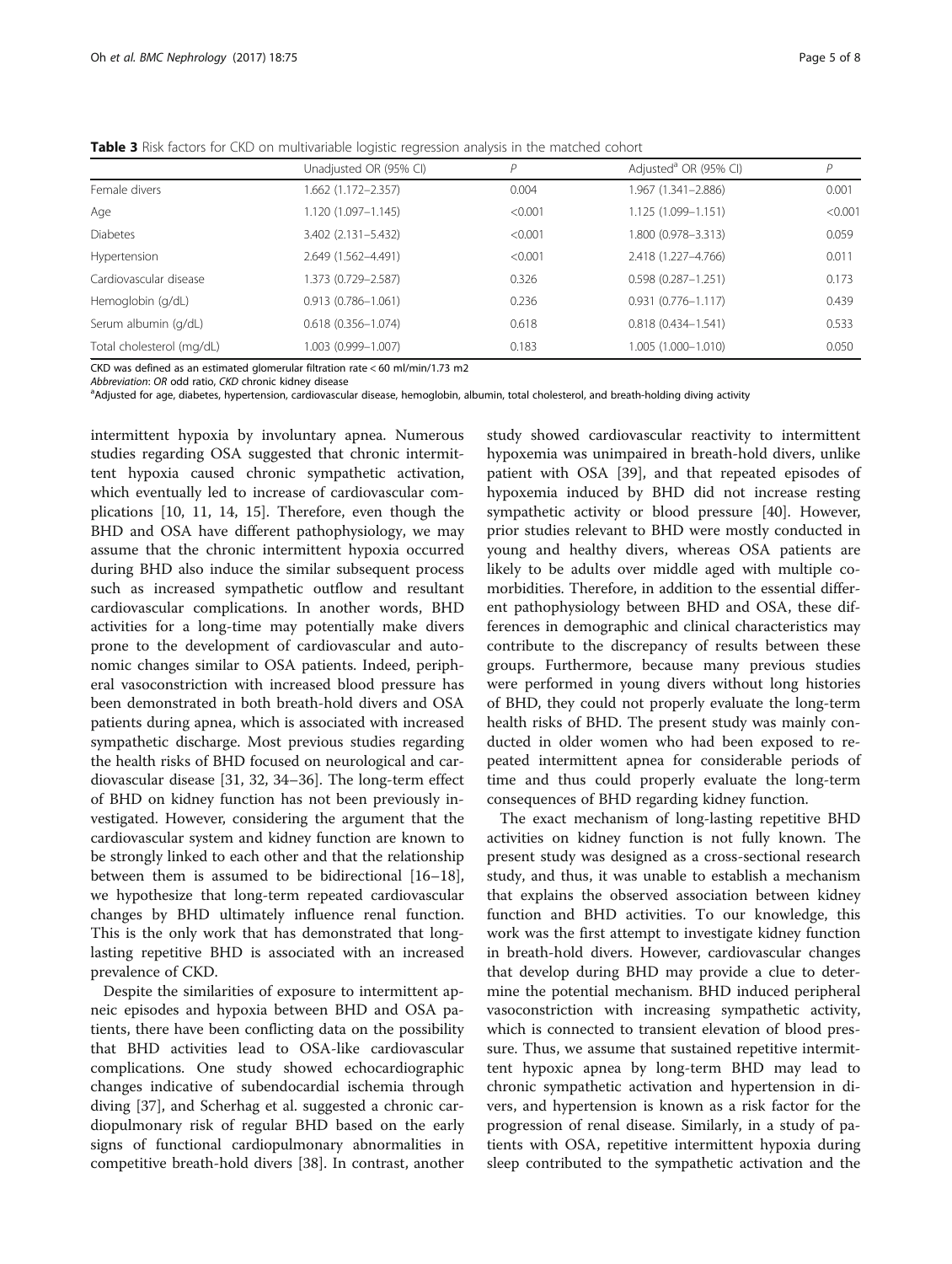development of hypertension [\[14\]](#page-6-0). Moreover, several previous studies have shown that a prevalence of CKD was significantly increased in patients with OSA and the severity of nocturnal hypoxia was associated with the rate of decline in kidney function, even after adjustments for relevant multiple covariates [[41](#page-7-0)–[44](#page-7-0)]. These findings may support our speculation that long-term intermittent hypoxia induced by BHD contributes to deterioration of kidney function. In addition, redistribution of blood flow is one diving response, in which blood flow diverts primarily to the heart and brain, which are the most sensitive to hypoxia, while the other organs are more likely to be exposed to a relatively greater extent of hypoxia. Therefore, sustained repetitive BHD may consistently lead to transient renal ischemia and hypoxia, and actually an experimental study has shown that long-term intermittent hypoxia induced renal damage in mice [\[45](#page-7-0)]. Breath-hold divers experience transient hyperoxia followed by hypoxia and the effect of intermittent hyperoxia during BHD on endothelial dysfunction has been reported in a previous study [[46\]](#page-7-0). It was hypothesized that intermittent hyperoxia during BHD would increase oxidative stress, in turn, lead to endothelial dysfunction. Indeed, in subsequent study, the researchers demonstrated that oxidative stress markers were increased in repetitive breath-hold divers [[47](#page-7-0)]. Oxidative stress is known to be involved in progression of renal injury [[48](#page-7-0), [49\]](#page-7-0). Furthermore, a recent experimental study has shown hyperoxic injury in renal rat tissue [[50\]](#page-7-0). Thus, we may speculate that sustained repetitive intermittent hypoxia and hyperoxia induced by apnea during BHD lead to a long-term risk of renal progression. Shallow but frequent BHD is performed not only by professional commercial divers getting marine products but also by various underwater sport players, including underwater rugby players, hockey players, synchronized swimmers, and recreational divers. Hence, the potential numbers of subjects who are exposed to repetitive intermittent apnea may be larger than previously expected. Nevertheless, there is a lack of data about the long-term health risks of repetitive BHD, especially regarding kidney function. This is the first report suggesting the potential health risk of long-term repetitive BHD regarding kidney function. The results from our work can be used as supporting evidences to improve safety among the BHD population and to decrease health risks.

The strengths of our investigation include a large study population and study subjects with experience in BHD for a significantly long period of time. However, there were several limitations to our study. First, we could not obtain the exact diving exposure time of individuals including the length of time worked as a diver and the information whether the divers involved in this study were currently engaged in diving or no more in diving at that time. However, according to the published data, Korean female divers (Haeneyo) made daily 113– 138 dives spending a total of 170–200 min, of which 52–63 min were spent diving submerged and the rest of the time was spent at the water surface [\[19\]](#page-6-0). It has been known that the female divers start to dive at midteens and continue their daily diving work until they get to old to dive, usually 70–80 years on average [[19](#page-6-0), [51](#page-7-0)]. Therefore, given the reported data, the mean age  $(67.2 \pm 9.3 \text{ years})$  of the study population implies that the present study was conducted in divers with a longterm history of diving and that it could evaluate the long-term effect of BHD on health. Second, there was a lack of information on body mass index (BMI) or muscle mass that could exert on influence on serum creatinine level. Considering somewhat intense physical activity regarding diving work, the difference in BMI between the divers and non-divers is likely to be exist and it may lead to confounding effect on outcome. Third, lower socioeconomic status is known to be one of the important risk factors for CKD. Unfortunately, the data on socioeconomic status of female divers was not available in this study. However, most of Korean female divers earn a living through agriculture as well as diving work, and it is generally accepted that female divers have average economic competence. Thus, given the social perception of the female divers, the overall socioeconomic status of female divers may not be low. Fourth, albuminuria was not included in the definition of CKD. Thus there is the possibility that subjects in early CKD with high-normal GFR and albuminuria could be undetected for this study outcome. Fifth, the current investigation was a crosssectional study, and therefore, the causality between BHD activity and kidney function could not be inferred. Since the study was performed in subjects with available data, there could be a selection bias. To reduce such selection bias and minimize the difference in baseline covariates between the study groups, we used PS matching analysis. However, there's still a possibility that differences in unmeasured covariates could lead to biased results. Finally, the present study was conducted in female divers, and thus, our findings is cannot be extended to male divers.

# Conclusions

In conclusion, our study demonstrates a higher prevalence of CKD in female breath-hold divers compared with non-divers. Our results suggest that shallow but repetitive intermittent BHD apnea, sustained for a long period of time, may lead to long-term harmful effects on kidney function. Further studies are warranted to validate our result and establish the mechanisms underlying our findings.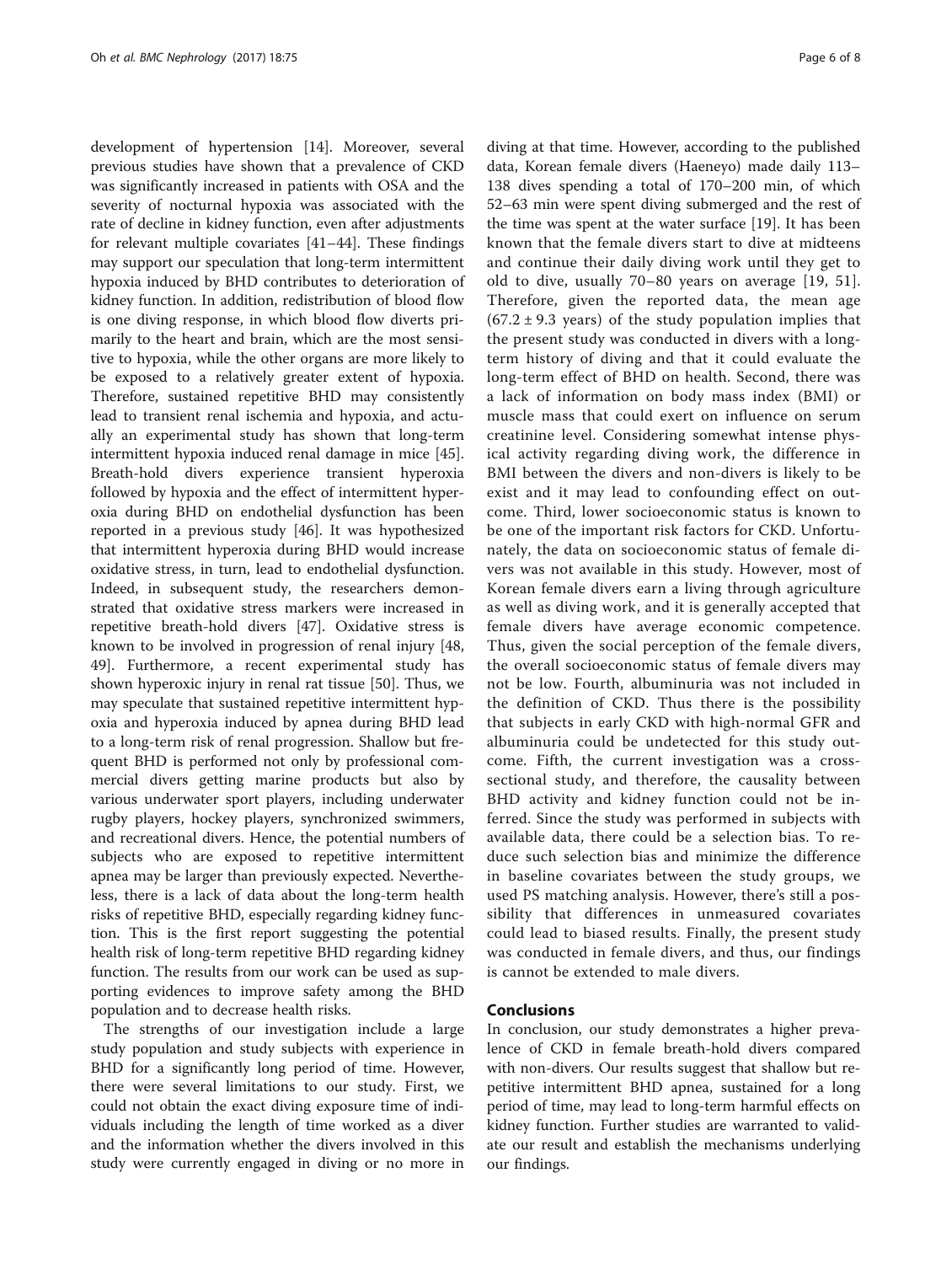# <span id="page-6-0"></span>Additional files

[Additional file 1: Figure S1.](dx.doi.org/10.1186/s12882-017-0481-1) Proportion of subjects categorized by estimated glomerular filtration rate (eGFR) groups before and after propensity (PS) matching in female divers and non-divers. (TIF 864 kb)

**[Additional file 2: Table S1.](dx.doi.org/10.1186/s12882-017-0481-1)** Risk factors for eGFR < 45 ml/min/1.73 m<sup>2</sup> on multivariate logistic regression analysis in the unmatched and matched cohort. (DOCX 21 kb)

#### Abbreviations

ALP: Alkaline phosphatase; BHD: Breath-hold diving; BMI: Body mass index; BP: Blood pressure; CKD: Chronic kidney disease; CKD-EPI: Chronic Kidney Disease Epidemiology Collaboration; eGFR: Estimated glomerular filtration rate; IRB: Institutional review board; OSA: Obstructive sleep apnea; PS: Propensity score

#### Acknowledgements

The authors are grateful to Gyeonghui Mun, Mi Ryang Jang, Yun Hee Lim, and Jaeo Han for their strenuous assistance for these data collection and analyses.

### Funding

None.

### Availability of data and materials

The datasets during and/or analysed during the current study are available from the corresponding author on reasonable request.

#### Authors' contributions

YJO, JYJ and CL conceived of the design of this research, and helped to draft the manuscript. CL supervised this project. YJO, SSK, KC, and JL collected the data. YJO, JYJ, and JL analyzed the data. YJO and JYJ interpreted the results. CL and JYJ gave conceptual advice and comments on the manuscript. All authors read and approved the final manuscript.

#### Competing interests

The authors declare that they have no competing interests.

#### Consent for publication

Not applicable.

#### Ethics approval and consent to participate

The present study was approved by the institutional review board (IRB) of Cheju Halla General Hospital (2013-M05) and performed in accordance with the principle of Helsinki Declaration. This work was a cross sectional and non-interventional study, therefore written informed consent was waived after approval of the IRB.

#### Author details

<sup>1</sup>Department of Internal Medicine, Cheju Halla General Hospital, Doryeong-ro 65, Jeju 63127, Korea. <sup>2</sup>Department of Internal Medicine, Gachon University Graduate School of Medicine, Incheon, Korea. <sup>3</sup>Department of Internal Medicine, Gachon University School of Medicine, Incheon, Korea. 4 Department of Internal Medicine, Division of Nephrology, Gachon University Gil Medical Center, Incheon, Korea.

#### Received: 19 August 2016 Accepted: 9 February 2017 Published online: 23 February 2017

#### References

- 1. Manley L. Apnoeic heart rate responses in humans. A review. Sports Med (Auckland, NZ). 1990;9(5):286–310.
- 2. Liner MH, Ferrigno M, Lundgren CE. Alveolar gas exchange during simulated breath-hold diving to 20 m. Undersea Hyperb Med. 1993; 20(1):27–38.
- 3. Ferretti G. Extreme human breath-hold diving. Eur J Appl Physiol. 2001;84(4):254–71.
- 4. Lindholm P, Lundgren CE. The physiology and pathophysiology of human breath-hold diving. J Appl Physiol (Bethesda, Md : 1985). 2009;106(1):284–92.
- 5. Dujic Z, Breskovic T. Impact of breath holding on cardiovascular respiratory and cerebrovascular health. Sports Med (Auckland, NZ). 2012;42(6):459–72.
- 6. Breskovic T, Uglesic L, Zubin P, Kuch B, Kraljevic J, Zanchi J, Ljubkovic M, Sieber A, Dujic Z. Cardiovascular changes during underwater static and dynamic breath-hold dives in trained divers. J Appl Physiol (Bethesda, Md : 1985). 2011;111(3):673–8.
- 7. Fagius J, Sundlof G. The diving response in man: effects on sympathetic activity in muscle and skin nerve fascicles. J Physiol. 1986;377:429–43.
- 8. Gooden BA. Mechanism of the human diving response. Integr Physiol Behav Sci. 1994;29(1):6–16.
- 9. Andersson JP, Liner MH, Fredsted A, Schagatay EK. Cardiovascular and respiratory responses to apneas with and without face immersion in exercising humans. J Appl Physiol (Bethesda, Md : 1985). 2004;96(3):1005–10.
- 10. Dempsey JA, Veasey SC, Morgan BJ, O'Donnell CP. Pathophysiology of sleep apnea. Physiol Rev. 2010;90(1):47–112.
- 11. Caples SM, Garcia-Touchard A, Somers VK. Sleep-disordered breathing and cardiovascular risk. Sleep. 2007;30(3):291–303.
- 12. Peker Y, Hedner J, Kraiczi H, Loth S. Respiratory disturbance index: an independent predictor of mortality in coronary artery disease. Am J Respir Crit Care Med. 2000;162(1):81–6.
- 13. Peker Y, Hedner J, Norum J, Kraiczi H, Carlson J. Increased incidence of cardiovascular disease in middle-aged men with obstructive sleep apnea: a 7-year follow-up. Am J Respir Crit Care Med. 2002;166(2):159–65.
- 14. Leuenberger UA, Brubaker D, Quraishi S, Hogeman CS, Imadojemu VA, Gray KS. Effects of intermittent hypoxia on sympathetic activity and blood pressure in humans. Auton Neurosci. 2005;121(1–2):87–93.
- 15. Morgan BJ, Crabtree DC, Palta M, Skatrud JB. Combined hypoxia and hypercapnia evokes long-lasting sympathetic activation in humans. J Appl Physiol (Bethesda, Md : 1985). 1995;79(1):205–13.
- 16. Hall WD. Abnormalities of kidney function as a cause and a consequence of cardiovascular disease. Am J Med Sci. 1999;317(3):176–82.
- 17. Go AS, Chertow GM, Fan D, McCulloch CE, Hsu CY. Chronic kidney disease and the risks of death, cardiovascular events, and hospitalization. N Engl J Med. 2004;351(13):1296–305.
- 18. De Santo NG, Cirillo M, Perna A, Pollastro RM, Frangiosa A, Di Stazio E, Iorio L, Andrea Di Leo V, Anastasio P. The kidney in heart failure. Semin Nephrol. 2005;25(6):404–7.
- 19. Hong SK, Henderson J, Olszowka A, Hurford WE, Falke KJ, Qvist J, Radermacher P, Shiraki K, Mohri M, Takeuchi H, et al. Daily diving pattern of Korean and Japanese breath-hold divers (ama). Undersea Biomed Res. 1991; 18(5–6):433–43.
- 20. Park YS, Rahn H, Lee IS, Lee SI, Kang DH, Hong SY, Hong SK. Patterns of wet suit diving in Korean women breath-hold divers. Undersea Biomed Res. 1983;10(3):203–15.
- 21. Levey AS, Stevens LA, Schmid CH, Zhang YL, Castro 3rd AF, Feldman HI, Kusek JW, Eggers P, Van Lente F, Greene T, et al. A new equation to estimate glomerular filtration rate. Ann Intern Med. 2009;150(9):604–12.
- 22. Teo BW, Xu H, Wang D, Li J, Sinha AK, Shuter B, Sethi S, Lee EJ. GFR estimating equations in a multiethnic Asian population. Am J Kidney Dis. 2011;58(1):56–63.
- 23. D'Agostino Jr RB. Propensity score methods for bias reduction in the comparison of a treatment to a non-randomized control group. Stat Med. 1998;17(19):2265–81.
- 24. ROSENBAUM PR, RUBIN DB. The central role of the propensity score in observational studies for causal effects. Biometrika. 1983;70(1):41–55.
- 25. Rubin D. Using Propensity Scores to Help Design Observational Studies: Application to the Tobacco Litigation. Health Serv Outcome Res Methodol. 2001;2(3–4):169–88.
- 26. Ahmed A, Husain A, Love TE, Gambassi G, Dell'Italia LJ, Francis GS, Gheorghiade M, Allman RM, Meleth S, Bourge RC. Heart failure, chronic diuretic use, and increase in mortality and hospitalization: an observational study using propensity score methods. Eur Heart J. 2006;27(12):1431–9.
- 27. D'Agostino Jr RB. Propensity scores in cardiovascular research. Circulation. 2007;115(17):2340–3.
- 28. Parsons LS. Reducing bias in a propensity score matched-pair sample using greedy matching techniques. In: Proceedings of the Twenty-sixth Annual SAS Users group international conference: 2001. SAS Institute Inc; 2001. p. 214–26. [http://www2.sas.com/proceedings/sugi26/p214-26.](http://www2.sas.com/proceedings/sugi26/p214-26.pdf) [pdf.](http://www2.sas.com/proceedings/sugi26/p214-26.pdf)